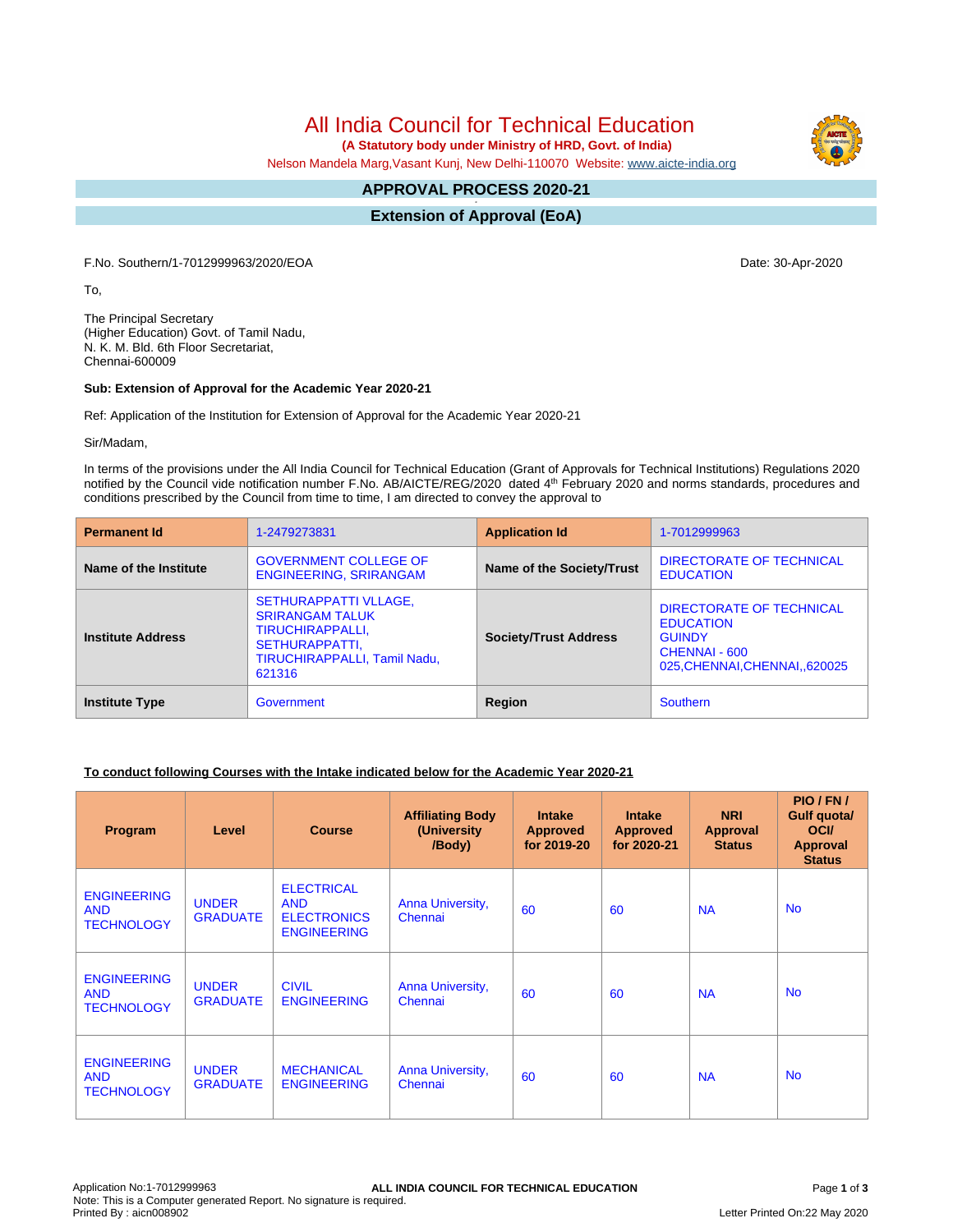| <b>ENGINEERING</b><br><b>AND</b><br><b>TECHNOLOGY</b> | <b>UNDER</b><br><b>GRADUATE</b> | <b>COMPUTER</b><br><b>SCIENCE AND</b><br><b>ENGINEERING</b> | <b>Anna University,</b><br>Chennai | 60 | 60 | <b>NA</b> | <b>No</b> |
|-------------------------------------------------------|---------------------------------|-------------------------------------------------------------|------------------------------------|----|----|-----------|-----------|
| <b>ENGINEERING</b><br><b>AND</b><br><b>TECHNOLOGY</b> | <b>UNDER</b><br><b>GRADUATE</b> | <b>ELECTRONICS</b><br>&<br><b>COMMUNICATIO</b><br>N ENGG    | <b>Anna University,</b><br>Chennai | 60 | 60 | <b>NA</b> | <b>No</b> |

### **It is mandatory to comply with all the essential requirements as given in APH 2020-21 (Appendix 6)**

# **Important Instructions**

- 1. The State Government/ UT/ Directorate of Technical Education/ Directorate of Medical Education shall ensure that 10% of reservation for Economically Weaker Section (EWS) as per the reservation policy for admission, operational from the Academic year 2020-21 is implemented without affecting the reservation percentages of SC/ ST/ OBC/ General. However, this would not be applicable in the case of Minority Institutions referred to the Clause (1) of Article 30 of Constitution of India. Such Institution shall be permitted to increase in annual permitted strength over a maximum period of two years beginning with the Academic Year 2020-21
- 2. The Institution offering courses earlier in the Regular Shift, First Shift, Second Shift/Part Time now amalgamated as total intake shall have to fulfil all facilities such as Infrastructure, Faculty and other requirements as per the norms specified in the Approval Process Handbook 2020-21 for the Total Approved Intake. Further, the Institutions Deemed to be Universities/ Institutions having Accreditation/ Autonomy status shall have to maintain the Faculty: Student ratio as specified in the Approval Process Handbook. All such Institutions/ Universities shall have to create the necessary Faculty, Infrastructure and other facilities WITHIN 2 YEARS to fulfil the norms based on the Affidavit submitted to AICTE.
- 3. In case of any differences in content in this Computer generated Extension of Approval Letter, the content/information as approved by the Executive Council / General Council as available on the record of AICTE shall be final and binding.
- 4. Strict compliance of Anti-Ragging Regulation: Approval is subject to strict compliance of provisions made in AICTE Regulation notified vide F. No. 373/Legal/AICTE/2009 dated July 1, 2009 for Prevention and Prohibition of Ragging in Technical Institutions. In case Institution fails to take adequate steps to Prevent Ragging or fails to act in accordance with AICTE Regulation or fails to punish perpetrators or incidents of Ragging, it will be liable to take any action as defined under clause 9(4) of the said Regulation.

**Prof.Rajive Kumar Member Secretary, AICTE**

Copy to:

- **1. The Director Of Technical Education\*\*, Tamil Nadu**
- **2**. **The Registrar\*\*,** Anna University, Chennai
- **3. The Principal / Director,** GOVERNMENT COLLEGE OF ENGINEERING, SRIRANGAM Sethurappatti Vllage, Srirangam Taluk Tiruchirappalli, Sethurappatti,Tiruchirappalli, Tamil Nadu,621316
- **4. The Secretary / Chairman,**